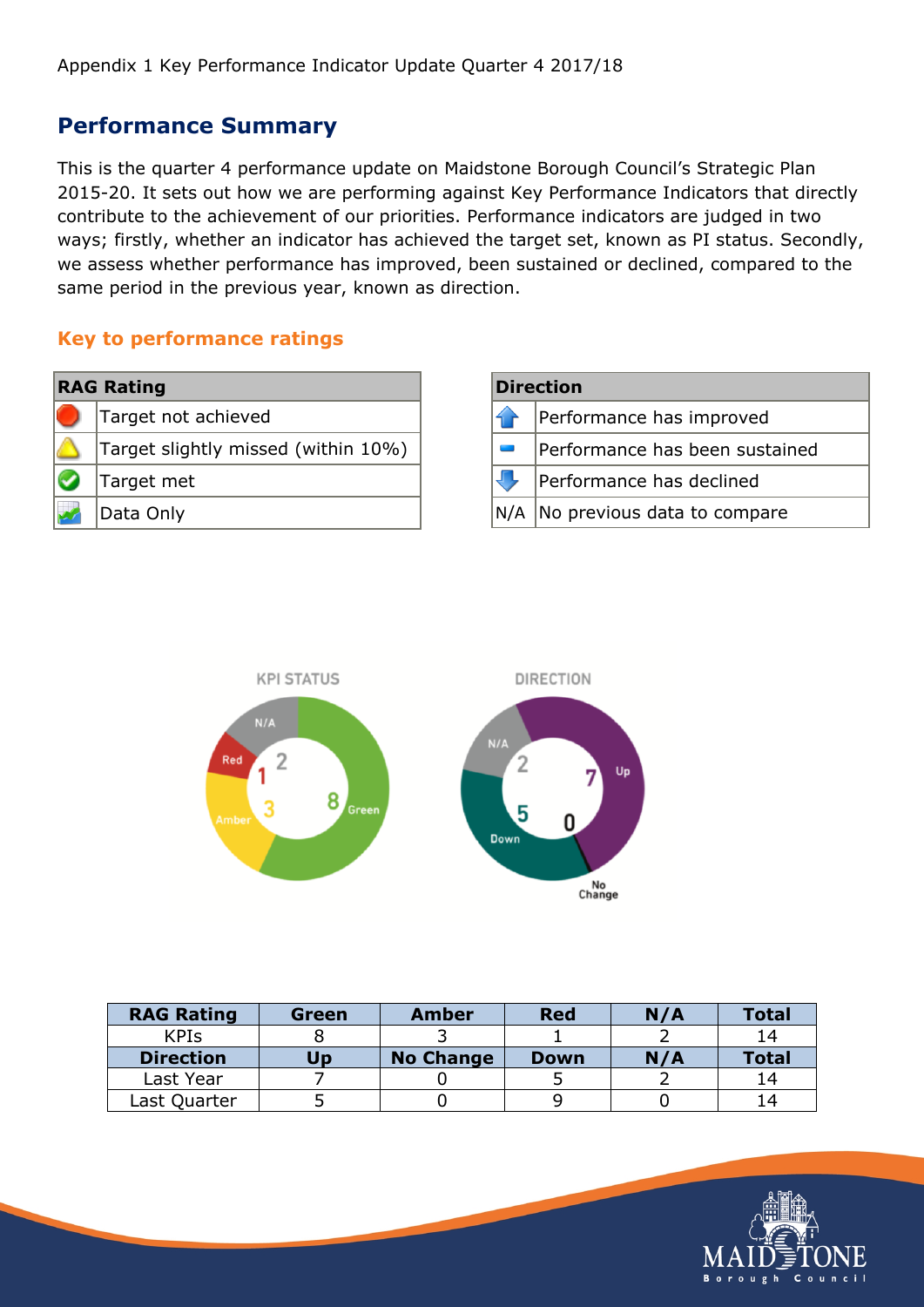# **Priority 1: Keeping Maidstone Borough an attractive place for all**

## **Providing a clean and safe environment**

| <b>Performance Indicator</b>                                                          | <b>Value</b> | <b>Target</b> | <b>Status</b> | <b>Last</b><br><b>Year</b> | <b>Last</b><br>Quarter |
|---------------------------------------------------------------------------------------|--------------|---------------|---------------|----------------------------|------------------------|
| The percentage of land and<br>highways with acceptable levels of<br>litter            | 99.16%       | 93.50%        | $\sim$        |                            |                        |
| The percentage of land and<br>highways with acceptable levels of<br>detritus          | 95.50%       | 84.00%        | $\bullet$     |                            |                        |
| Number of litter reports attended to                                                  | 128          |               | $\mathbf{v}$  | N/A                        |                        |
| Percentage of fly-tips cleared or<br>assessed within 2 working days                   | 94.97%       | 88.00%        | $\bullet$     |                            |                        |
| Percentage of household waste sent<br>for reuse, recycling and composting<br>(NI 192) | 47.31%       | 52.50%        |               |                            |                        |
| Percentage of fly tips resulting in<br>enforcement action                             | 63.63%       | 20.0%         |               | N/A                        |                        |

# **Priority 1: Keeping Maidstone Borough an attractive place for all, & Priority 2: Securing a successful economy for Maidstone Borough**

#### **Regenerating the Town Centre**

| <b>Performance Indicator</b> | <b>Value</b> | <b>Target</b> | Status | Last Last<br>Year Quarter |
|------------------------------|--------------|---------------|--------|---------------------------|
| Footfall on High Street      | 2,806,012    | 3,000,000     |        |                           |